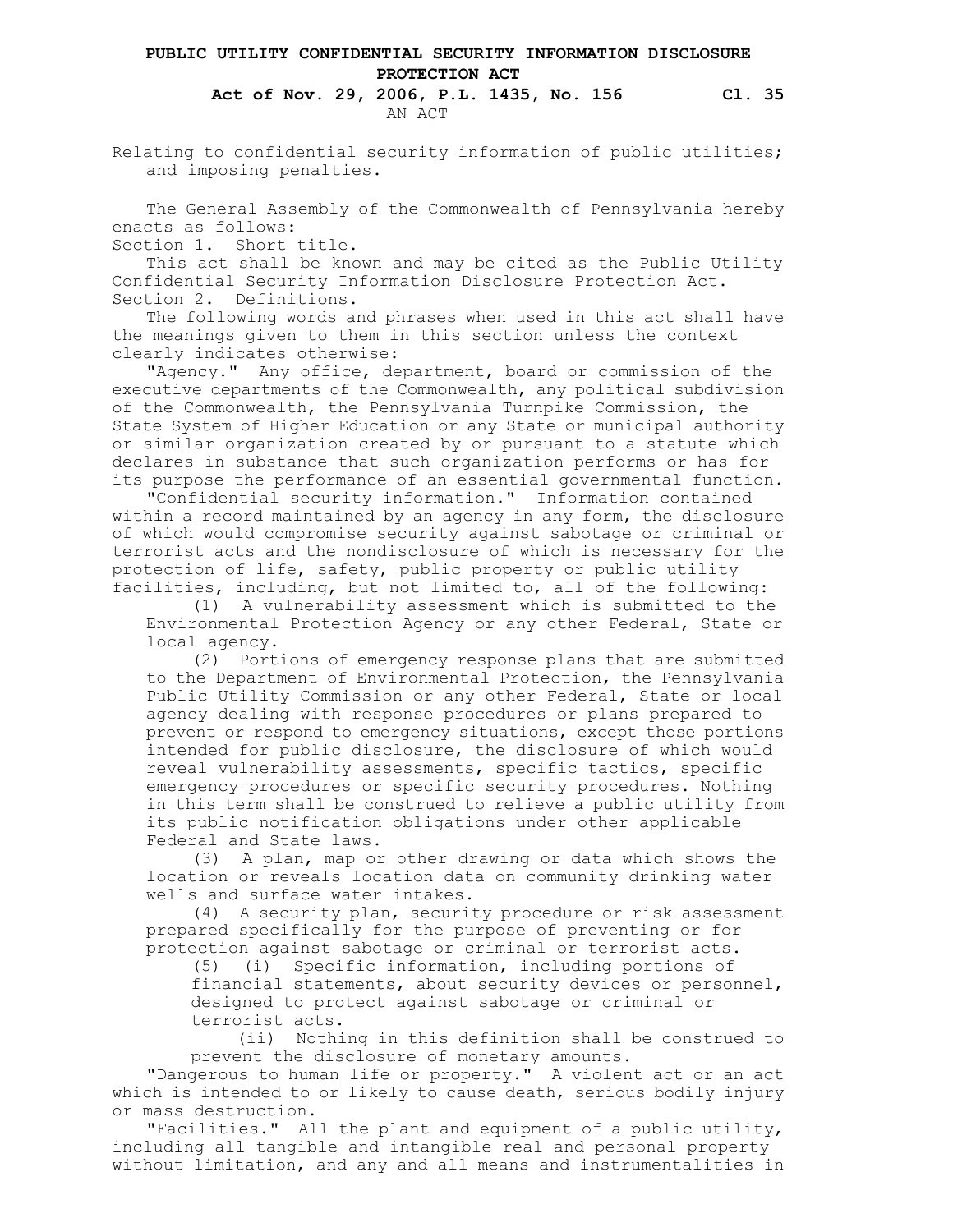any manner owned, operated, leased, licensed, used, controlled, furnished or supplied for, by or in connection with the business of any public utility. For the purposes of this act, the term shall also include electric power generation.

"Mass destruction." An act which is intended to or likely to destroy or cause serious damage to facilities, public or private buildings, places of public accommodation or public works under circumstances evincing depraved indifference to human life or property.

"Public utility." Any person, corporation, municipality or municipal authority or corporation now or hereafter owning or operating in this Commonwealth equipment or facilities for:

(1) Producing, generating, transmitting, distributing or furnishing natural or artificial gas, electricity or steam for the production of light, heat or power to the public for compensation. For the purposes of this act, the term shall also include electric power generation.

(2) Diverting, developing, pumping, impounding, distributing or furnishing water to or for the public for compensation.

(3) Using a canal, turnpike, tunnel, bridge, wharf and the like for the public for compensation.

(4) Transporting or conveying natural or artificial gas, crude oil, gasoline or petroleum products, materials for refrigeration or oxygen or nitrogen or other fluid substance, by pipeline or conduit, for the public for compensation.

(5) Conveying or transmitting messages or communications by telephone or telegraph or domestic public land mobile radio service, including, but not limited to, point-to-point microwave radio service, for the public for compensation.

(6) Collecting, treating or disposing sewage for the public for compensation.

(7) Transporting passengers or property as a common carrier.

"Terrorist act." Any act or acts constituting a violent offense intended to:

(1) intimidate or coerce a civilian population;

(2) influence the policy of a government by intimidation or coercion; or

(3) affect the conduct of a government.

"Violent offense." An offense under 18 Pa.C.S. Pt. II (relating to definition of specific offenses), including an attempt, conspiracy or solicitation to commit any such offense, which is punishable by imprisonment of more than one year and involves an act dangerous to human life or property.

Section 3. Procedures for submitting, challenging and protecting confidential security information.

(a) General rule.--The public utility is responsible for determining whether a record or portion thereof contains confidential security information. When a public utility identifies a record as containing confidential security information, it must clearly state in its transmittal letter, upon submission to an agency, that the record contains confidential security information and explain why the information should be treated as such.

(b) Submission of confidential security information.--An agency shall develop filing protocols and procedures for public utilities to follow when submitting records, including protocols and procedures for submitting records containing confidential security information. Such protocols and procedures shall instruct public utilities who submit records to an agency to separate their information into at least two categories: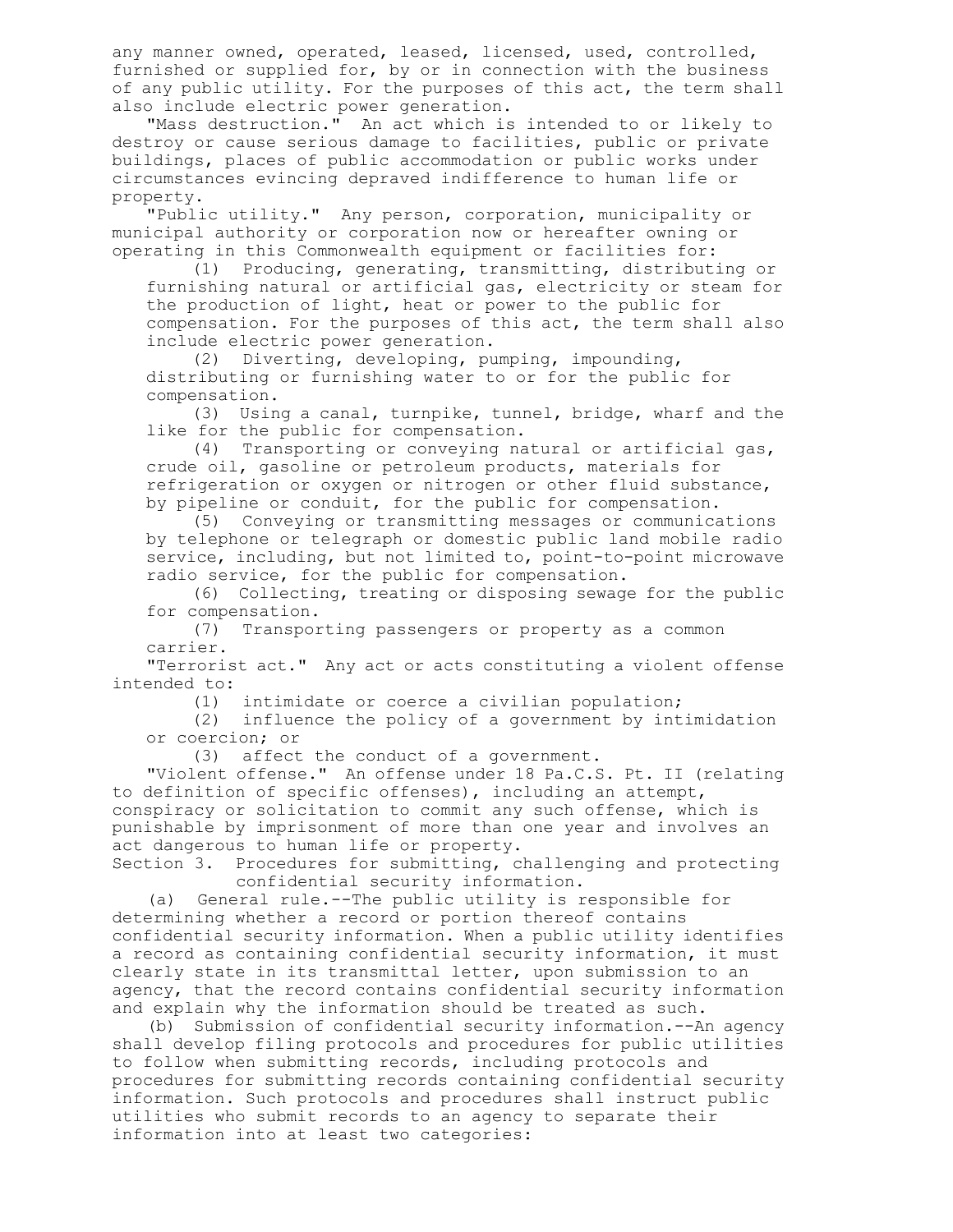(1) Public.--Records or portions thereof subject to the provisions of the act of June 21, 1957 (P.L.390, No.212), referred to as the Right-to-Know Law.

(2) Confidential.--Records or portions thereof requested to be treated as containing confidential security information and not subject to the Right-to-Know Law.

(c) Challenges to designation of confidential security information.--Challenges to a public utility's designation or request to examine records containing confidential security information by a member of the public shall be made in writing to the agency in which the record or portions thereof were originally submitted. The agency shall develop protocols and procedures to address challenges to the designations or requests to examine records containing confidential security information. Such protocols and procedures shall include:

(1) Written notification to the public utility by the agency of the request to examine records containing confidential security information or challenge of its designation.

(2) An opportunity for agency review of the public utility's designation.

(3) During the review or any appeal of the agency's decision, the agency shall continue to honor the confidential security information designation by the public utility.

(4) Agency review of the public utility's designation or request to examine records containing confidential security information shall be based on consistency with the definition of confidential security information contained in this act or when there are reasonable grounds to believe disclosure may result in a safety risk, including the risk of harm to any person, or mass destruction.

(5) Written notification of the agency's decision on confidentiality to the public utility and member of the public that requested to examine the records containing confidential security information or challenged the designation made by the public utility shall occur within 60 days. In the same writing, the agency shall affirmatively state whether the disclosure would compromise the public utility's security against sabotage or criminal or terrorist acts.

(6) Following written notification by the agency of its decision on confidentiality, the public utility and member of the public shall be given 30 days to file an appeal in Commonwealth Court where the court may review the records containing confidential security information in camera to determine if they are protected from disclosure under this act. During pendency of the in camera review, the records subject to the in camera review shall not be made part of the public court filing.

(d) Protecting confidential security information.--An agency shall develop such protocols as may be necessary to protect public utility records or portions thereof that contain confidential security information from prohibited disclosure under section 5. Such protocols shall ensure that:

(1) Each copy of a record or portion thereof containing confidential security information is clearly marked as confidential and not subject to the provisions of the Right-to-Know Law.

(2) Each copy of a record or portion thereof containing confidential security information is kept on site in a secure location, separate from the general records relating to the public utility, where it is available for inspection by authorized individuals.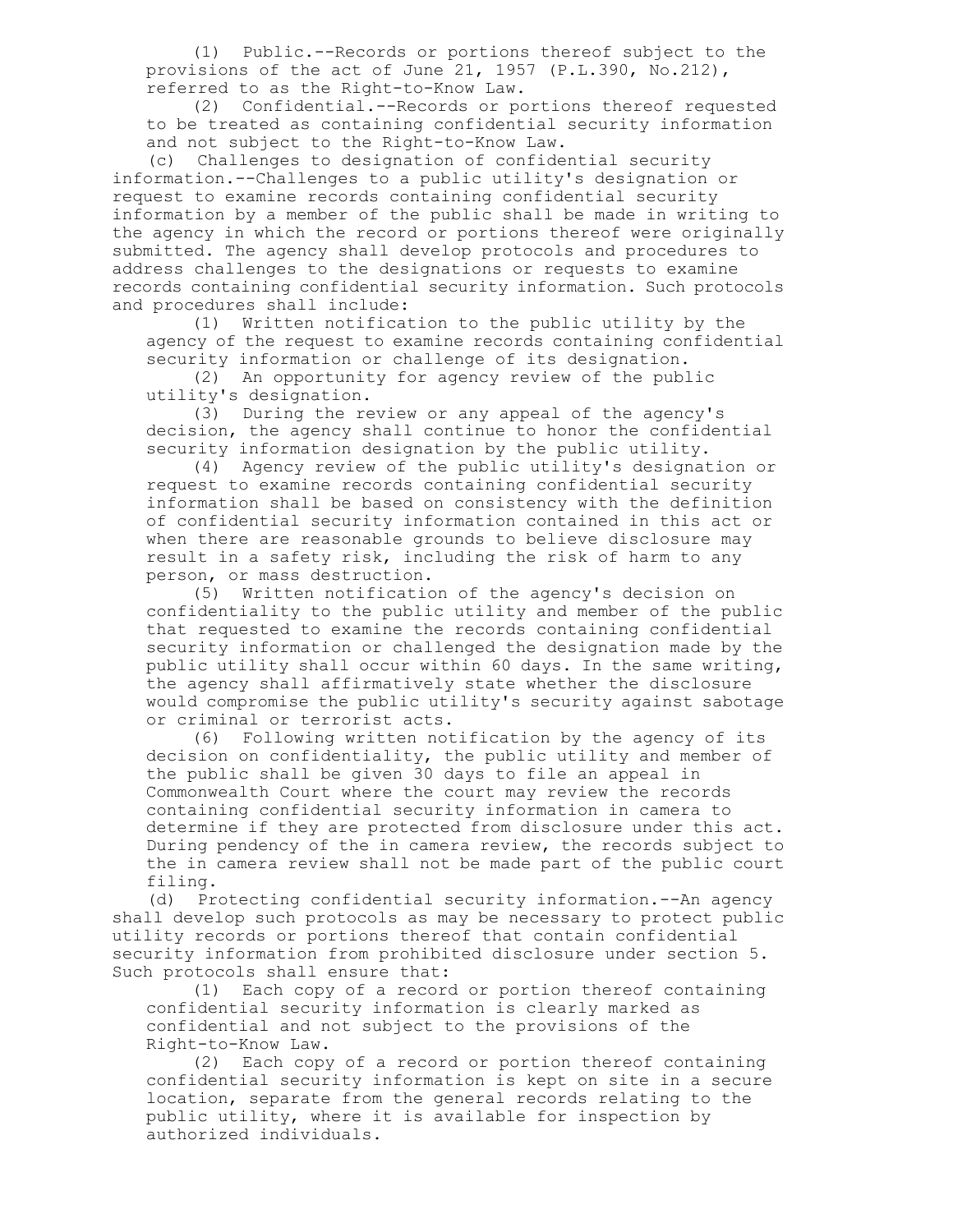(3) Only authorized individuals, as designated by the agency, may have access to records or copies thereof containing confidential security information.

(4) Authorized individuals, as designated by the agency, shall undergo training and sign an access agreement which summarizes responsibilities and personal liabilities if confidential security information is knowingly or recklessly released, published or otherwise disclosed.

(5) A document tracking system is established to allow for records or copies thereof containing confidential security information to be traceable at all times to a single person. (e) Redaction of confidential security information.--If an agency determines that a record or portions thereof contain confidential security information and information that is public, the agency shall redact the portions of the record containing confidential security information before disclosure.

**Compiler's Note:** The act of June 21, 1957 (P.L.390, No.212), referred to as the Right-to-Know Law, referred to in subsec. (b), was repealed by the act of Feb. 14, 2008  $(P.L.6, No.3)$ , known as the Right-to-Know Law.

Section 4. Applicability to other law.

Public utility records or portions thereof which contain confidential security information, in accordance with the provisions of this act, shall not be subject to the provisions of the act of June 21, 1957 (P.L.390, No.212), referred to as the Right-to-Know Law.

**Compiler's Note:** The June 21, 1957 (P.L.390, No.212), referred to as the Right-to-Know Law, referred to in this section, was repealed by the act of Feb. 14, 2008 (P.L.6, No.3), known as the Right-to-Know Law.

Section 5. Prohibition.

(a) General rule.--An agency shall not release, publish or otherwise disclose a public utility record or portion thereof which contains confidential security information, in accordance with the provisions of this act.

(b) Exception.--Notwithstanding subsection (a), an agency may, after notification and consultation with the public utility, disclose a public utility record or portion thereof which contains confidential security information, in accordance with the provisions of this act, that is necessary for construction, renovation or remodeling work on any public building or project. Release or disclosure of such records or portions thereof for these purposes does not constitute prohibited disclosure under subsection (a) and does not result in such records or portions thereof becoming public records subject to the provisions of the act of June 21, 1957 (P.L.390, No.212), referred to as the Right-to-Know Law.

**Compiler's Note:** The act of June 21, 1957 (P.L.390, No.212), referred to as the Right-to-Know Law, referred to in subsec. (b), was repealed by the act of Feb. 14, 2008 (P.L.6, No.3), known as the Right-to-Know Law.

Section 6. Penalties.

A public official or public employee who acquires a public utility record or portions thereof which contain confidential security information or any reproduction of a public utility record or portion thereof which contains confidential security information and who knowingly or recklessly releases, publishes or otherwise discloses a public utility record or portion thereof which contains confidential security information or any reproduction of a public utility record or portion thereof which contains confidential